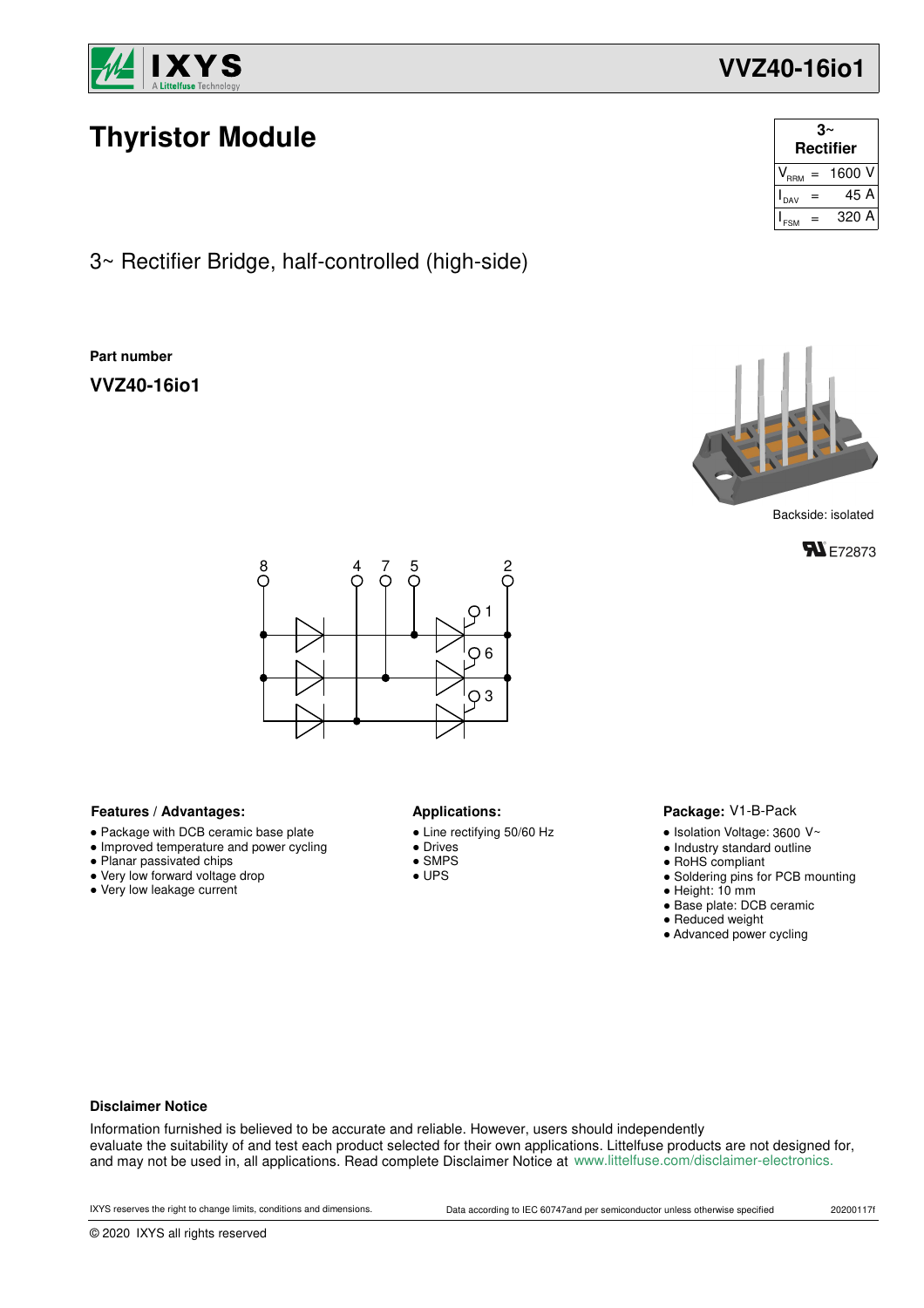

| <b>Rectifier</b>          |                                                                                             |                                                              |                                |              | Ratings |                           |  |
|---------------------------|---------------------------------------------------------------------------------------------|--------------------------------------------------------------|--------------------------------|--------------|---------|---------------------------|--|
| Symbol                    | <b>Definition</b>                                                                           | <b>Conditions</b>                                            |                                | typ.<br>min. | max.    | Unit                      |  |
| $V_{\text{RSM/DSM}}$      | max. non-repetitive reverse/forward blocking voltage                                        |                                                              | $T_{VJ} = 25^{\circ}C$         |              | 1700    | V                         |  |
| $V_{\tiny\text{RRM/DRM}}$ | max. repetitive reverse/forward blocking voltage                                            |                                                              | $T_{VJ} = 25^{\circ}C$         |              | 1600    | $\vee$                    |  |
| $I_{R/D}$                 | reverse current, drain current                                                              | $V_{R/D} = 1600 V$                                           | $T_{VJ} = 25^{\circ}C$         |              | 300     | μA                        |  |
|                           |                                                                                             | $V_{R/D} = 1600 V$                                           | $T_{\nu J} = 125$ °C           |              | 5       | mA                        |  |
| $V_T$                     | forward voltage drop                                                                        | $I_T = 15 A$                                                 | $T_{VJ} = 25^{\circ}C$         |              | 1.12    | $\vee$                    |  |
|                           |                                                                                             | $I_T = 45 A$                                                 |                                |              | 1.47    | V                         |  |
|                           |                                                                                             | $I_T = 15 A$                                                 | $T_{VJ} = 125$ °C              |              | 1.07    | $\vee$                    |  |
|                           |                                                                                             | $I_T = 45 A$                                                 |                                |              | 1.52    | $\sf V$                   |  |
| $I_{\text{DAV}}$          | bridge output current                                                                       | $T_c = 100^{\circ}$ C                                        | $T_{V1} = 125^{\circ}C$        |              | 45      | $\boldsymbol{\mathsf{A}}$ |  |
|                           |                                                                                             | rectangular<br>$d = \frac{1}{3}$                             |                                |              |         |                           |  |
| $V_{T0}$                  | threshold voltage                                                                           | for power loss calculation only                              | $T_{V,1} = 125^{\circ}C$       |              | 0.85    | $\vee$                    |  |
| r <sub>T</sub>            | slope resistance                                                                            |                                                              |                                |              | 15      | mΩ                        |  |
| $R_{thJC}$                | thermal resistance junction to case                                                         |                                                              |                                |              | 1       | K/W                       |  |
| $R_{thCH}$                | thermal resistance case to heatsink                                                         |                                                              |                                |              | 0.6     | K/W                       |  |
| $P_{\text{tot}}$          | total power dissipation                                                                     |                                                              | $T_c = 25^{\circ}C$            |              | 100     | W                         |  |
| $I_{\texttt{TSM}}$        | max. forward surge current                                                                  | $t = 10$ ms; (50 Hz), sine                                   | $T_{VJ} = 45^{\circ}C$         |              | 320     | A                         |  |
|                           |                                                                                             | $t = 8,3$ ms; (60 Hz), sine                                  | $V_{\rm R} = 0 V$              |              | 345     | A                         |  |
|                           |                                                                                             | $t = 10$ ms; (50 Hz), sine                                   | $\overline{T}_{vJ}$ = 125°C    |              | 270     | A                         |  |
|                           |                                                                                             | $t = 8,3$ ms; (60 Hz), sine                                  | $V_{\rm R} = 0 V$              |              | 295     | A                         |  |
| $ ^{2}t$                  | value for fusing                                                                            | $t = 10$ ms; (50 Hz), sine                                   | $T_{VJ} = 45^{\circ}C$         |              | 510     | $A^2S$                    |  |
|                           |                                                                                             | $t = 8,3$ ms; (60 Hz), sine                                  | $V_{\rm R} = 0 V$              |              | 495     | $A^2S$                    |  |
|                           |                                                                                             | $t = 10$ ms; (50 Hz), sine                                   | $T_{VJ} = 125$ °C              |              | 365     | $A^2S$                    |  |
|                           |                                                                                             | $t = 8,3$ ms; (60 Hz), sine                                  | $V_{\rm R} = 0 V$              |              | 360     | $A^2S$                    |  |
| $\mathbf{C}_\text{J}$     | junction capacitance                                                                        | $V_B = 400V$ f = 1 MHz                                       | $T_{VJ} = 25^{\circ}C$         |              | 16      | pF                        |  |
| $P_{GM}$                  | max. gate power dissipation                                                                 | $t_P = 30 \mu s$                                             | $T_c = 125^{\circ}C$           |              | 10      | W                         |  |
|                           |                                                                                             | $t_{p} = 300 \,\mu s$                                        |                                |              | 1       | W                         |  |
| $P_{\text{GAV}}$          | average gate power dissipation                                                              |                                                              |                                |              | 0.5     | W                         |  |
| $(di/dt)_{cr}$            | critical rate of rise of current                                                            | $T_{VJ}$ = 125 °C; f = 50 Hz                                 | repetitive, $I_T = 45 A$       |              | 150     | $A/\mu s$                 |  |
|                           |                                                                                             | $t_P$ = 200 $\mu$ s; di <sub>G</sub> /dt = 0.3 A/ $\mu$ s; - |                                |              |         |                           |  |
|                           |                                                                                             | $I_G = 0.3A; V = \frac{2}{3}V_{DRM}$ non-repet., $I_T = 15A$ |                                |              |         | 500 $A/\mu s$             |  |
| $(dv/dt)_{cr}$            | critical rate of rise of voltage                                                            | $V = \frac{2}{3} V_{DBM}$                                    | $T_{VJ} = 125^{\circ}C$        |              | 1000    | $V/\mu s$                 |  |
|                           |                                                                                             | $R_{GK} = \infty$ ; method 1 (linear voltage rise)           |                                |              |         |                           |  |
| $V_{GT}$                  | gate trigger voltage                                                                        | $V_p = 6 V$                                                  | $T_{VJ} = 25^{\circ}C$         |              | 1       | V                         |  |
|                           |                                                                                             |                                                              | $T_{VJ} = -40$ °C              |              | 1.2     | $\vee$                    |  |
| $I_{GT}$                  | gate trigger current                                                                        | $V_{D} = 6 V$                                                | $T_{VJ} = 25^{\circ}C$         |              | 65      | mA                        |  |
|                           |                                                                                             |                                                              | $T_{\text{VJ}} = -40^{\circ}C$ |              | 80      | mA                        |  |
| $V_{GD}$                  | gate non-trigger voltage                                                                    | $V_{D} = \frac{2}{3} V_{DBM}$                                | $T_{VJ} = 125$ °C              |              | 0.2     | $\vee$                    |  |
| $I_{GD}$                  | gate non-trigger current                                                                    |                                                              |                                |              | 5       | mA                        |  |
| $\mathbf{l}_\mathsf{L}$   | latching current                                                                            | $t_p = 30 \mu s$                                             | $T_{VJ} = 25^{\circ}C$         |              | 150     | mA                        |  |
|                           |                                                                                             | $I_G$ = 0.3 A; di <sub>G</sub> /dt = 0.3 A/ $\mu$ s          |                                |              |         |                           |  |
| $I_{\rm H}$               | holding current                                                                             | $V_D = 6 V R_{GK} = \infty$                                  | $T_{VJ} = 25\overline{C}$      |              | 100     | mA                        |  |
| $t_{gd}$                  | gate controlled delay time                                                                  | $V_{D} = \frac{1}{2} V_{DBM}$                                | $T_{VJ} = 25^{\circ}C$         |              | 2       | μs                        |  |
|                           |                                                                                             | $I_G = 0.3 A$ ; di <sub>G</sub> /dt = 0.3 A/µs               |                                |              |         |                           |  |
| $t_{q}$                   | $V_R = 100 V; I_T = 15A; V = \frac{2}{3} V_{DRM}$ T <sub>VJ</sub> = 100 °C<br>turn-off time |                                                              |                                |              | 150     | μs                        |  |
|                           |                                                                                             | di/dt = 10 A/µs dv/dt = 20 V/µs $t_p = 300 \mu s$            |                                |              |         |                           |  |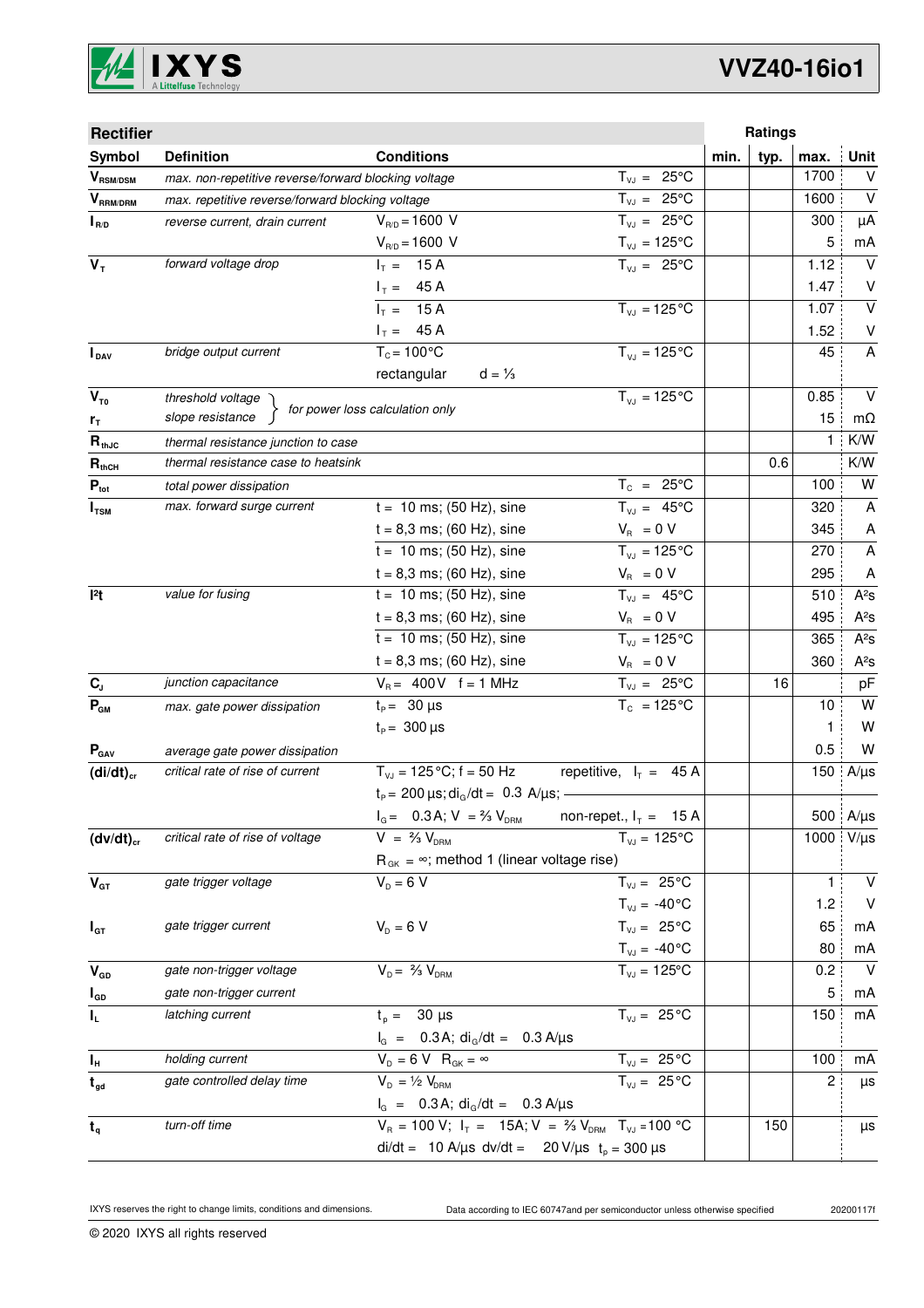

| Package                         | V1-B-Pack                                                    |                   |                            |       | <b>Ratings</b> |      |      |  |
|---------------------------------|--------------------------------------------------------------|-------------------|----------------------------|-------|----------------|------|------|--|
| Symbol                          | <b>Definition</b>                                            | <b>Conditions</b> |                            | min.  | typ.           | max. | Unit |  |
| <b>I</b> <sub>RMS</sub>         | <b>RMS</b> current                                           | per terminal      |                            |       |                | 100  | A    |  |
| $T_{\nu J}$                     | virtual junction temperature                                 |                   |                            | $-40$ |                | 125  | °C   |  |
| $T_{op}$                        | operation temperature                                        |                   |                            | $-40$ |                | 100  | °C   |  |
| $T_{\text{stg}}$                | storage temperature                                          |                   |                            | -40   |                | 125  | °C   |  |
| Weight                          |                                                              |                   |                            |       | 30             |      | g    |  |
| М <sub>р</sub>                  | mounting torque                                              |                   |                            | 2     |                | 2.5  | Nm   |  |
| $d_{\mathsf{Spp/App}}$          | terminal to terminal                                         |                   |                            | 6.0   |                |      | mm   |  |
| $d_{\mathsf{Spb}/\mathsf{Apb}}$ | creepage distance on surface   striking distance through air |                   | terminal to backside       | 12.0  |                |      | mm   |  |
| v<br><b>ISOL</b>                | $= 1$<br><i>isolation</i> voltage                            | second            |                            | 3600  |                |      | v    |  |
|                                 |                                                              | = 1 minute        | 50/60 Hz, RMS; IsoL ≤ 1 mA | 3000  |                |      | v    |  |



| Orderina | Number<br>Jrderina     | on Product<br>Markino     | Mode<br>Deliverv | $ -$<br>Quantity | Code No.         |
|----------|------------------------|---------------------------|------------------|------------------|------------------|
| Standard | /Z40-16io <sup>-</sup> | $16i$ o<br>vv<br>$(4() -$ | Box              |                  | 166270<br>466375 |

|                     | <b>Equivalent Circuits for Simulation</b> |                  | * on die level | $T_{V1} = 125^{\circ}C$ |
|---------------------|-------------------------------------------|------------------|----------------|-------------------------|
|                     | $I \rightarrow (V_0) \boxed{R_0}$         | <b>Thyristor</b> |                |                         |
| $V_{0 \text{ max}}$ | threshold voltage                         | 0.85             |                |                         |
| $R_{0 \text{ max}}$ | slope resistance *                        | 12.5             |                | $m\Omega$               |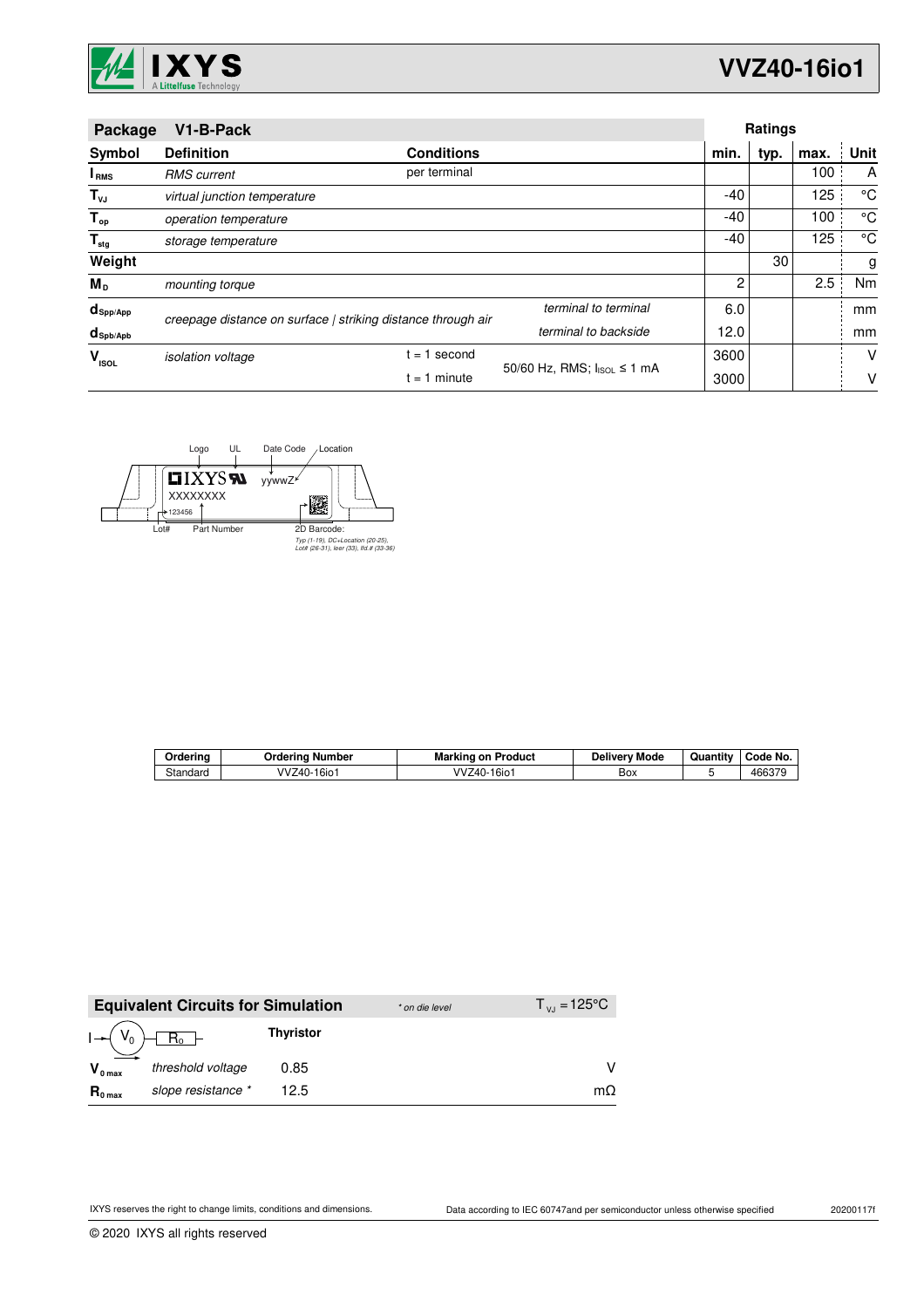

**VVZ40-16io1**



8 4 7 5 2  $Q<sub>1</sub>$ O 6  $\overline{O}3$